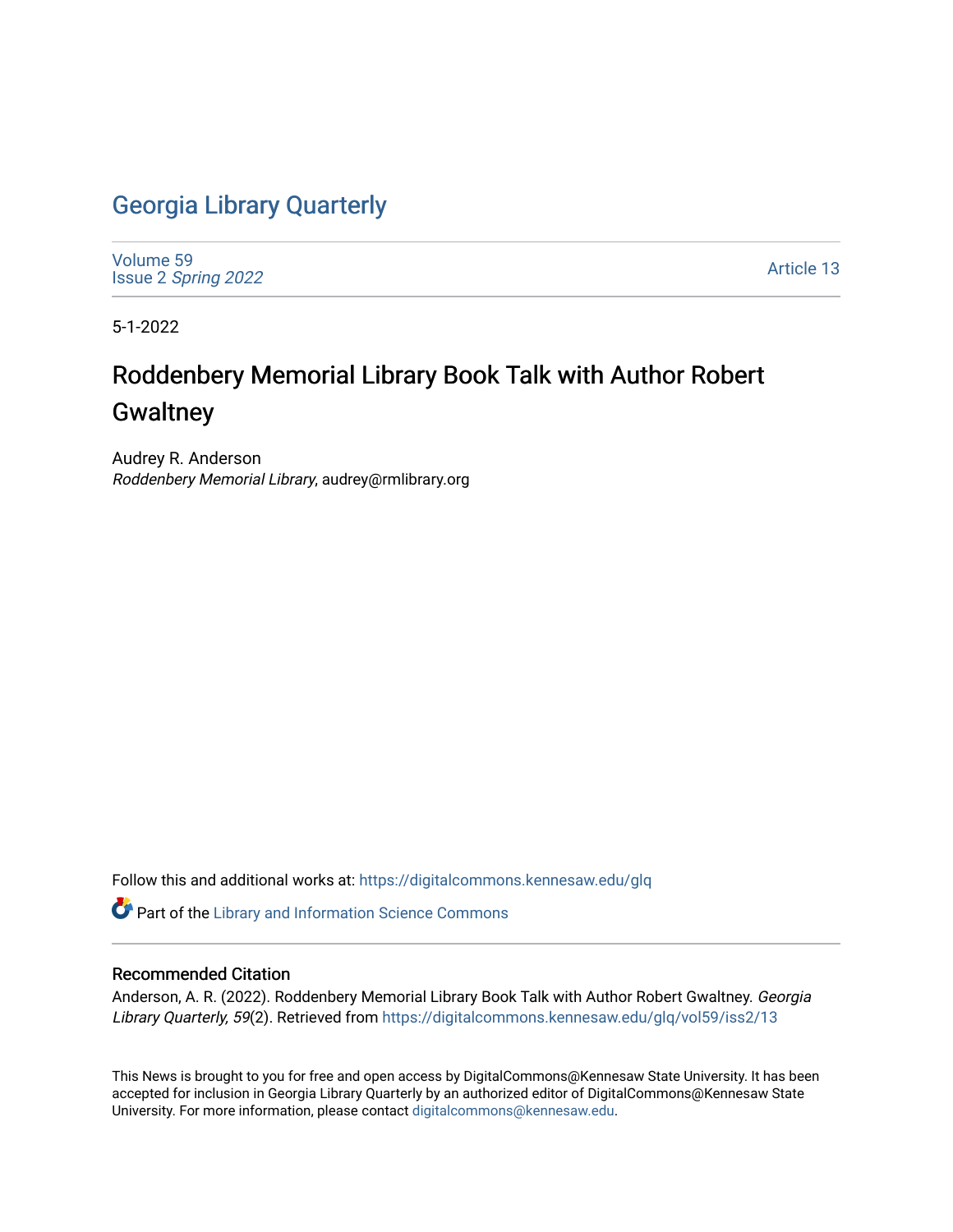## Roddenbery Memorial Library Book Talk with Author Robert Gwaltney

### Cover Page Footnote

Shelly Searcy was the photographer.